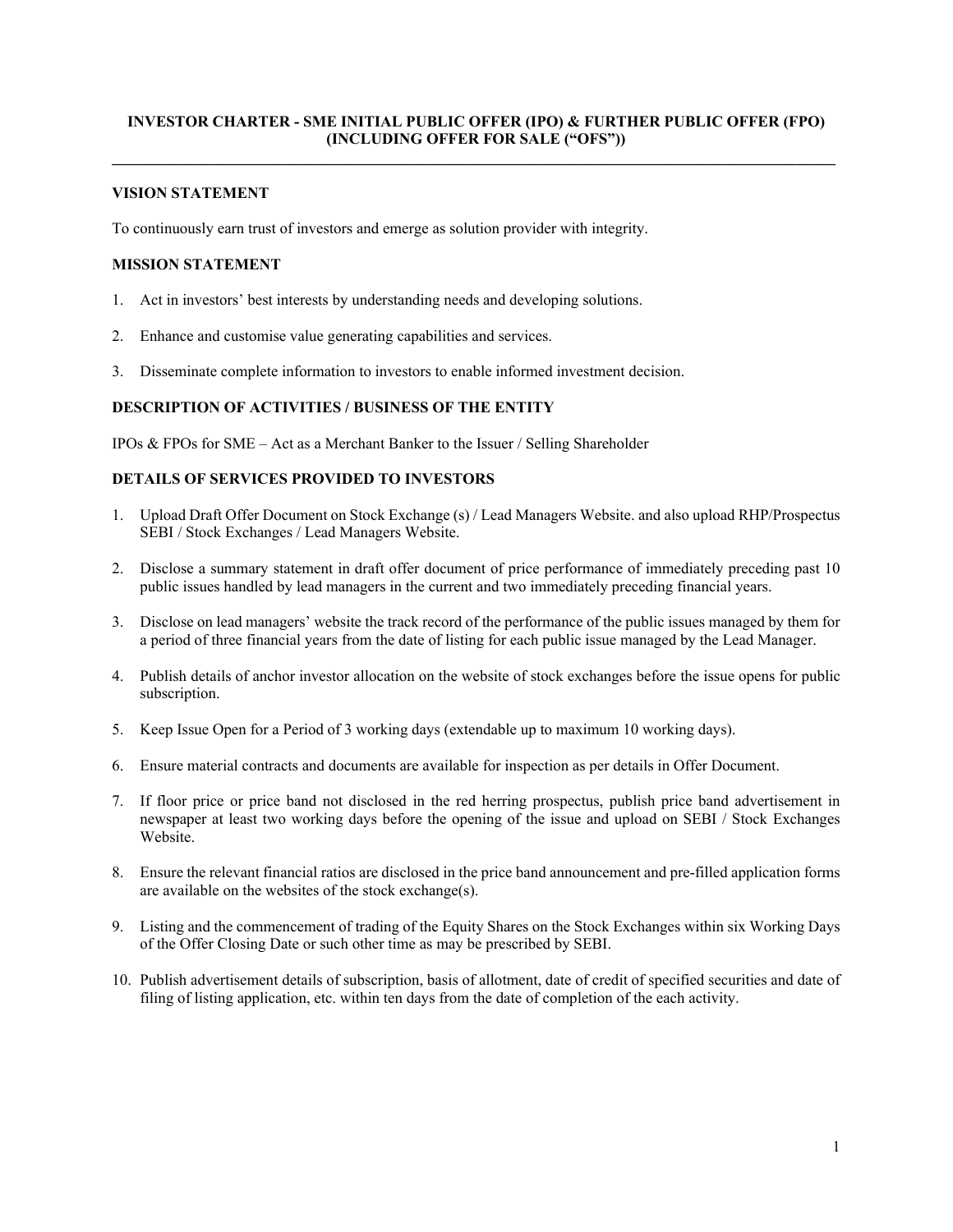| TIMELINES - SME IPOs & FPOs (including OFS) |                                              |                                 |                               |  |
|---------------------------------------------|----------------------------------------------|---------------------------------|-------------------------------|--|
| Sr. No.                                     | <b>Activity</b>                              | which<br><b>Timeline</b><br>for | <b>Information</b><br>where   |  |
|                                             |                                              | activity takes place            | available                     |  |
| $\mathbf{1}$ .                              | Filing of draft offer document by company    | $\Omega$                        | Websites of SEBI, Stock       |  |
|                                             |                                              |                                 | Exchanges,<br>Lead            |  |
|                                             |                                              |                                 | Managers                      |  |
| $\overline{2}$ .                            | Details of anchor investors allocation       | 1 day before issue opening      | Stock Exchanges website       |  |
|                                             |                                              | date                            |                               |  |
| $\overline{3}$ .                            | Issue opening date                           | 3 working days after filing     | Stock Exchanges website       |  |
|                                             |                                              | RHP with RoC                    |                               |  |
| 4.                                          | Availability of application forms            | Till issue closure date         | Stock Exchanges website       |  |
| $\overline{5}$ .                            | Availability of material<br>documents<br>for | Till issue closure date         | Address given in Offer        |  |
|                                             | inspection by investors                      |                                 | Document                      |  |
| 6.                                          | Information<br>Availability<br>General<br>of | Till issue closure date         | LM website and stock          |  |
|                                             | Document                                     |                                 | exchange website              |  |
| 7.                                          | Price Band Advertisement                     | 2 working days prior to         |                               |  |
|                                             |                                              | issue opening date              |                               |  |
| 8.                                          | Delay in unblocking ASBA Accounts            | More than 4 working days        | Compensation to investor      |  |
|                                             |                                              |                                 | Rs.<br>$100$ /day<br>@,<br>by |  |
|                                             |                                              |                                 | intermediary<br>causing       |  |
|                                             |                                              |                                 | delay                         |  |
| 9.                                          | Advertisement on subscription and basis      | Within 10 days                  | Newspaper advertisement       |  |
|                                             | of allotment                                 |                                 |                               |  |
| 10.                                         | Allotment status and allotment advice        | Completion of basis of          | By email / post               |  |
|                                             |                                              | allotment                       |                               |  |

## **RIGHTS OF INVESTORS**

- 1. Investors can request for a copy of the offer document and / or application form and the same shall be provided by the issuer/ Lead Manager(s).
- 2. Retail investors are allowed to cancel their bids before issue closing date. Institutional and Non- institutional investors are allowed to modify and only upward revise their bids during the period the issue is open.
- 3. In case of any delay in unblocking of amounts in the ASBA Accounts (including amounts blocked through the UPI Mechanism) exceeding four working days from the offer closing date, the Bidder shall be compensated at a uniform rate of ₹ 100 per day for the entire duration of delay exceeding four working days from the offer closing date, by the intermediary responsible for causing such delay in unblocking.
- 4. Investors get email and sms messages w.r.t. allotment status and allotment advice is sent in through email / physical to successful allottees post completion of basis of allotment.
- 5. If allotted shares, all Rights as a Shareholder (as per Offer Document)

# **DO'S AND DON'TS FOR THE INVESTORS**

#### **Do's**

- 1. Check Eligibility in the RHP and under applicable law, rules, regulations, guidelines and approvals.
- 2. Submission of Bids only ASBA (other than Anchor Investors) Read all the instructions carefully and complete the Bid cum Application Form, as the case may be, in the prescribed form.
- 3. Ensure that your Bid cum Application Form bearing the stamp of a Designated Intermediary is submitted to the Designated Intermediary at the Bidding Centre within the prescribed time.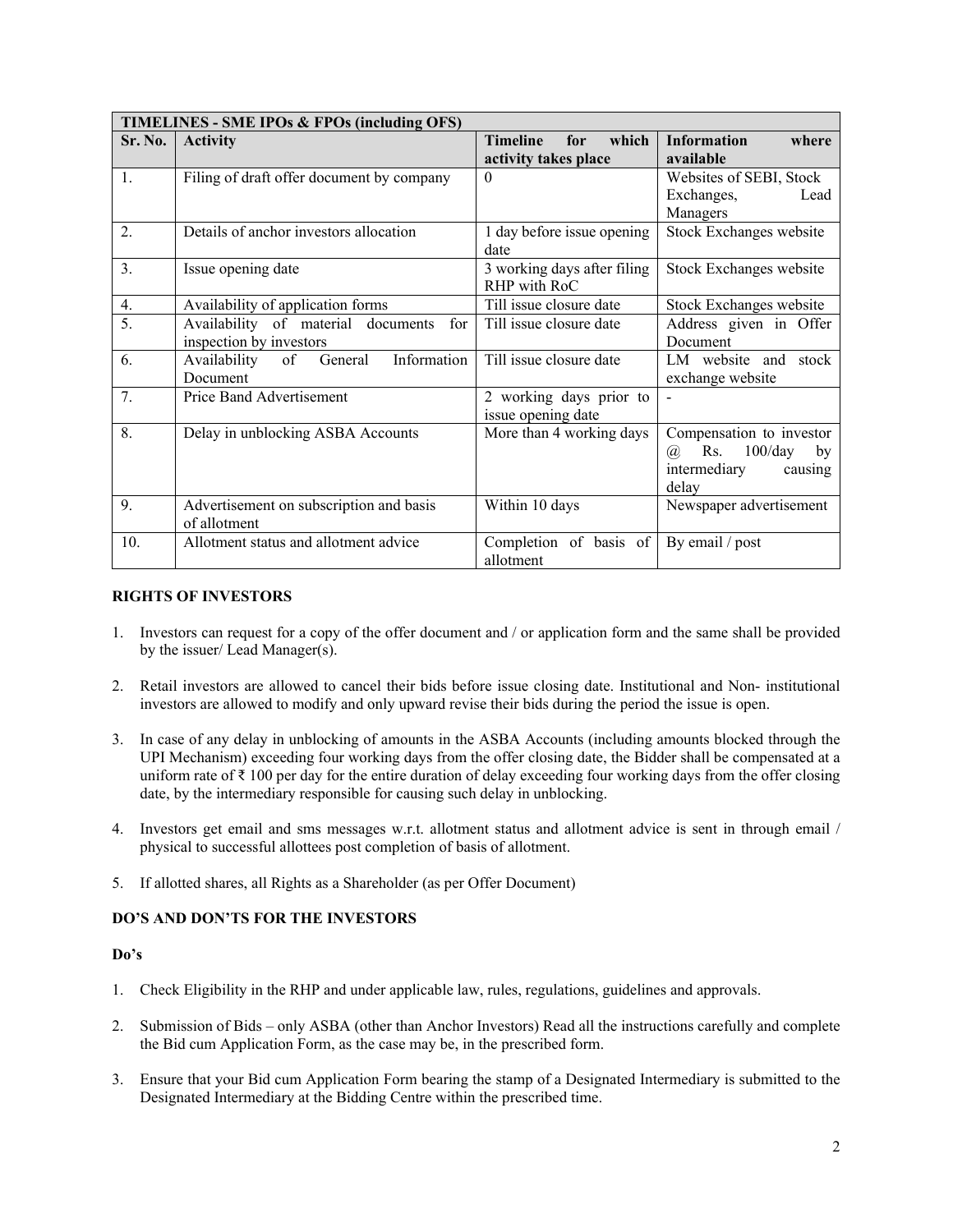- 4. Ensure that you have funds equal to the Bid Amount in the ASBA Account maintained with the SCSB, before submitting the ASBA Form to any of the Designated Intermediaries.
- 5. Ensure that the name(s) given in the Bid cum Application Form is/are exactly the same as the name(s) in which the beneficiary account is held with the Depository Participant.
- 6. Ensure that the Bidder's depository account is active, the correct DP ID, Client ID, the PAN, UPI ID, if applicable, are mentioned in their Bid cum Application Form and that the name of the Bidder, the DP ID, Client ID, the PAN and UPI ID, if applicable, entered into the online IPO system of the Stock Exchanges by the relevant Designated Intermediary, as applicable, matches with the name, DP ID, Client ID, PAN and UPI ID, if applicable, available in the Depository database.

# **Don'ts**

- 1. Do not Bid for lower than the minimum Bid size.
- 2. Do not submit the Bid for an amount more than funds available in your ASBA account.
- 3. If you are a Retail bidder and are using UPI mechanism, do not submit more than one ASBA Form for each UPI ID.
- 4. Do not submit incorrect details of the DP ID, Client ID, PAN and UPI ID..
- 5. Do not submit a Bid/revise a Bid Amount, with a price less than the Floor Price or higher than the Cap Price.
- 6. Do not withdraw your Bid or lower the size of your Bid (in terms of quantity of the Equity Shares or the Bid Amount) at any stage, if you are a QIB or a Non-Institutional Bidder. Retail Individual Bidders can revise or withdraw their Bids on or before the Bid/ Offer Closing Date.

## **INVESTOR GRIEVANCE REDRESSAL MECHANISM AND HOW TO ACCESS IT**

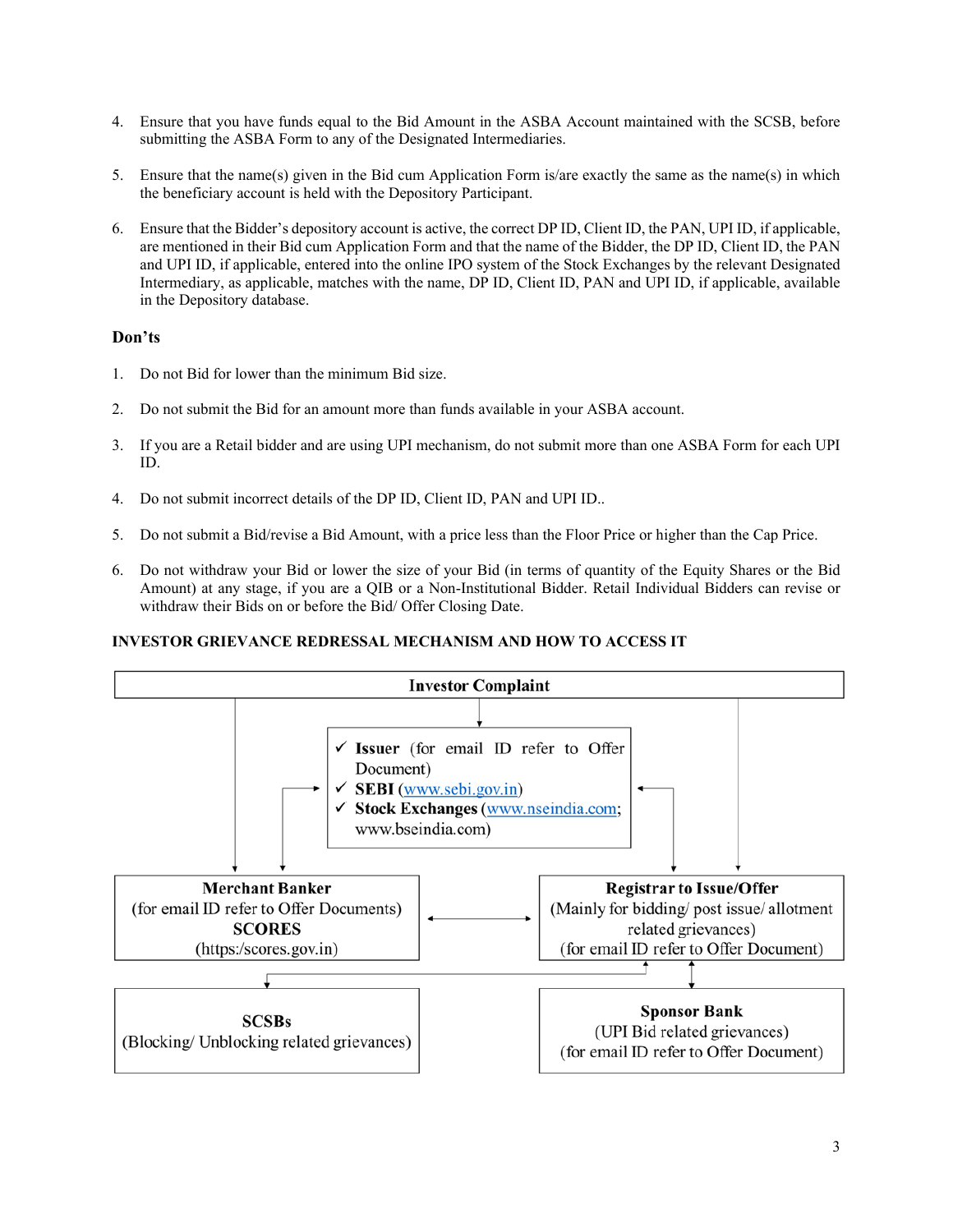# **TIMELINES FOR RESOLUTION OF INVESTOR GRIEVANCES IN IPOs /FPOs)**

| Sr.            | <b>Activity</b>                                                                         | No. of        |
|----------------|-----------------------------------------------------------------------------------------|---------------|
| No.            |                                                                                         | calendar days |
|                | Investor grievance received by the Lead Manager                                         |               |
| $\overline{2}$ | Manager to the offer to identify the concerned intermediary and it shall be endeavoured | $T+1$         |
|                | to forward the grievance to the concerned intermediary/ies on T day itself              |               |
| $\mathcal{E}$  | The concerned intermediary/ies to respond to the Lead Manager with an acceptable reply  |               |
|                | proof of resolution                                                                     |               |
| $\overline{4}$ | Lead Manager, the concerned intermediary/ies and the investor shall exchange between    | Between T and |
|                | themselves additional information related to the grievance, wherever required           |               |
|                | Lead Manager to reply to the investor with the reply / proof of resolution              | $X+3$         |

Best efforts will be undertaken by Lead Manager to resolve the grievance within T+30.

# **Nature of investor grievance for which the aforesaid timeline is applicable**

- 1. Delay in unblocking of funds
- 2. Non allotment / partial allotment of securities
- 3. Non receipt of securities in demat account
- 4. Amount blocked but application not bid
- 5. Application bid but amount not blocked
- 6. Any other nature as may be informed from time to time

## **Mode of receipt of investor grievance**

The following modes of receipt will be considered valid for processing the grievances in the timelines discussed above:

- 1. Letter from the investor addressed to the Lead Manager at its address mentioned in the offer document, detailing nature of grievance, details of application, details of bank account, date of application etc.
- 2. E-mail from the investor addressed to the Lead Manager at its e-mail ID mentioned in the offer document, detailing nature of grievance, details of application, details of bank account, date of application etc.
- 3. On SEBI Complaints Redress System (SCORES) platform.

## **Nature of enquiries for which the Lead Manager shall respond to / escalated promptly**

- 1. Availability of application form
- 2. Availability of offer document
- 3. Process for participating in the issue / mode of payments
- 4. List of SCSBs / syndicate members
- 5. Date of issue opening / closing / allotment / listing
- 6. Technical setbacks in net-banking services provided by SCSBs / UPI mechanism
- 7. Any other query of similar nature